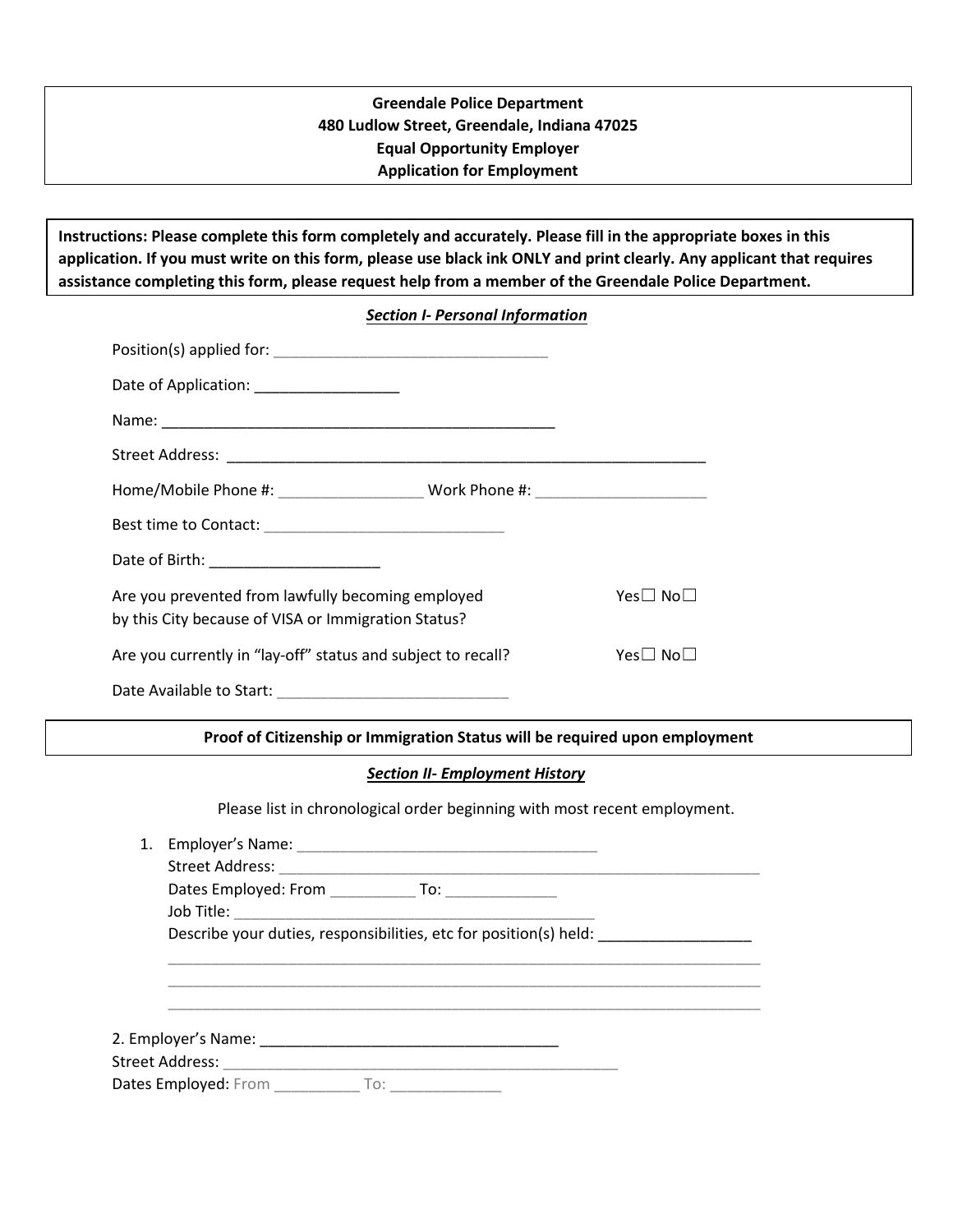Job Title: \_\_\_\_\_\_\_\_\_\_\_\_\_\_\_\_\_\_\_\_\_\_\_\_\_\_\_\_\_\_\_\_\_\_\_\_\_\_\_\_\_\_

Describe your duties, responsibilities, etc for position(s) held: \_\_\_\_\_\_\_\_\_\_\_\_\_\_

| 3. Employer's Name:                                               |     |  |  |
|-------------------------------------------------------------------|-----|--|--|
| <b>Street Address:</b>                                            |     |  |  |
| Dates Employed: From                                              | To: |  |  |
| Job Title:                                                        |     |  |  |
| Describe your duties, responsibilities, etc for position(s) held: |     |  |  |

\_\_\_\_\_\_\_\_\_\_\_\_\_\_\_\_\_\_\_\_\_\_\_\_\_\_\_\_\_\_\_\_\_\_\_\_\_\_\_\_\_\_\_\_\_\_\_\_\_\_\_\_\_\_\_\_\_\_\_\_\_\_\_\_\_\_\_\_\_ \_\_\_\_\_\_\_\_\_\_\_\_\_\_\_\_\_\_\_\_\_\_\_\_\_\_\_\_\_\_\_\_\_\_\_\_\_\_\_\_\_\_\_\_\_\_\_\_\_\_\_\_\_\_\_\_\_\_\_\_\_\_\_\_\_\_\_\_\_

\_\_\_\_\_\_\_\_\_\_\_\_\_\_\_\_\_\_\_\_\_\_\_\_\_\_\_\_\_\_\_\_\_\_\_\_\_\_\_\_\_\_\_\_\_\_\_\_\_\_\_\_\_\_\_\_\_\_\_\_\_\_\_\_\_\_\_\_\_ \_\_\_\_\_\_\_\_\_\_\_\_\_\_\_\_\_\_\_\_\_\_\_\_\_\_\_\_\_\_\_\_\_\_\_\_\_\_\_\_\_\_\_\_\_\_\_\_\_\_\_\_\_\_\_\_\_\_\_\_\_\_\_\_\_\_\_\_\_

#### *Section III- Education and Training History*

| 1. School Attended (Name and Location):                                           |                                        |  |
|-----------------------------------------------------------------------------------|----------------------------------------|--|
|                                                                                   | Years Completed: Diploma/Degree/Major: |  |
| 2. School Attended (Name and Location):<br>Years Completed: Diploma/Degree/Major: |                                        |  |
| 3. School Attended (Name and Location):<br>Years Completed: Diploma/Degree/Major: |                                        |  |

Other schools attended: \_\_\_\_\_\_\_\_\_\_\_\_\_\_\_\_\_\_\_\_\_\_\_\_\_\_\_\_\_\_\_\_\_\_\_\_\_\_\_\_\_\_\_\_\_\_\_\_\_\_\_\_\_\_\_\_\_\_\_\_\_\_\_

Please describe the courses taken, technical training received, or skills you have attained which you feel will help you perform the job for which you are applying. Please list any special classes, certifications, hobbies, volunteer work projects, etc which have taught you qualifying skills: \_\_\_\_\_\_\_\_\_\_

#### *Section IV: Position-Related Questions*

\_\_\_\_\_\_\_\_\_\_\_\_\_\_\_\_\_\_\_\_\_\_\_\_\_\_\_\_\_\_\_\_\_\_\_\_\_\_\_\_\_\_\_\_\_\_\_\_\_\_\_\_\_\_\_\_\_\_\_\_\_\_\_\_\_\_\_\_\_\_\_\_\_\_\_\_\_\_\_\_\_\_\_\_

\_\_\_\_\_\_\_\_\_\_\_\_\_\_\_\_\_\_\_\_\_\_\_\_\_\_\_\_\_\_\_\_\_\_\_\_\_\_\_\_\_\_\_\_\_\_\_\_\_\_\_\_\_\_\_\_\_\_\_\_\_\_\_\_\_\_\_\_\_\_\_\_\_\_\_\_\_\_\_\_\_\_\_\_

The following information will only be used if it is directly related to the classification/position for which you are applying.

#### **AS AN ADULT OR A JUVENILE:**

| Have you ever filed an application with this office     | Yes $\Box$ No $\Box$ |
|---------------------------------------------------------|----------------------|
| before? If yes, When?                                   |                      |
| Have you ever been employed with this office before? If | Yes $\Box$ No $\Box$ |
| yes, When & Position Held?                              |                      |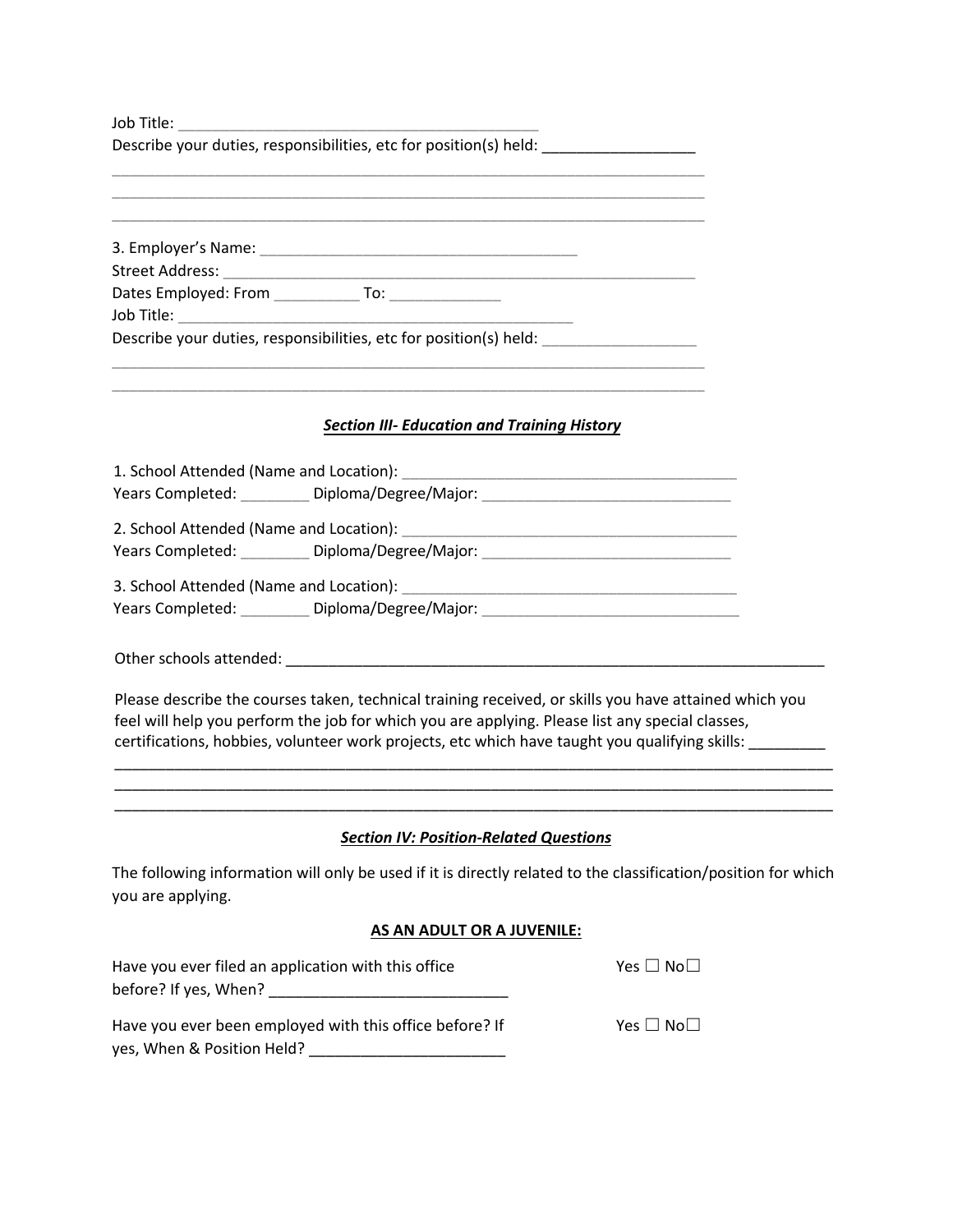| Have you ever been employed in the state or county service of<br>the State of Indiana?<br>If yes, Please explain: The according to the state of the state of the state of the state of the state of the state of the state of the state of the state of the state of the state of the state of the state of the state of | Yes $\Box$ No $\Box$       |
|--------------------------------------------------------------------------------------------------------------------------------------------------------------------------------------------------------------------------------------------------------------------------------------------------------------------------|----------------------------|
| Have you had any job-related training in the United States Military?                                                                                                                                                                                                                                                     | Yes $\Box$ No $\Box$       |
| convicted of a<br>felony?<br>Have<br>been<br>you<br>ever                                                                                                                                                                                                                                                                 | Yes $\Box$ No $\Box$       |
| ever been convicted of a<br>felony?<br>Have you                                                                                                                                                                                                                                                                          | Yes $\Box$ No $\Box$       |
| Have you ever been convicted of a misdemeanor?                                                                                                                                                                                                                                                                           | Yes $\Box$ No $\Box$       |
| Have you ever been arrested for a misdemeanor?                                                                                                                                                                                                                                                                           | Yes $\Box$ No $\Box$       |
| Have you ever been convicted of domestic battery?                                                                                                                                                                                                                                                                        | Yes $\Box$ No $\Box$       |
| Have you ever been arrested for domestic battery?                                                                                                                                                                                                                                                                        | Yes $\Box$ No $\Box$       |
| Have you ever received a traffic violation?                                                                                                                                                                                                                                                                              | Yes $\Box$ No $\Box$       |
| Has your driver's license ever been suspended or revoked?                                                                                                                                                                                                                                                                | Yes $\Box$ No $\Box$       |
| Have you ever committed or assisted another person in the<br>crime(s) of murder, kidnapping, rape, robbery, burglary,<br>arson, theft, or conversion?                                                                                                                                                                    | Yes $\Box$ No $\Box$       |
| Have you ever purchased or sold anything you knew or<br>suspected was stolen?                                                                                                                                                                                                                                            | Yes $\square$ No $\square$ |
| Have you ever possessed, purchased, sold or distributed any<br>illegal drugs?                                                                                                                                                                                                                                            | Yes $\Box$ No $\Box$       |
| Have you ever used an illegal substance?                                                                                                                                                                                                                                                                                 | Yes $\Box$ No $\Box$       |
| If yes, Please explain (include all substances used & last time that you used them): _______________                                                                                                                                                                                                                     |                            |
| Have you ever been arrested for an alcohol related violation?<br>(i.e. OWI, Public Intoxication, Illegal Possession of Alcohol, etc)                                                                                                                                                                                     | Yes $\Box$ No $\Box$       |
| Have you ever been dismissed or asked to resign from a position<br>of employment?<br>If yes, Please explain:                                                                                                                                                                                                             | Yes $\Box$ No $\Box$       |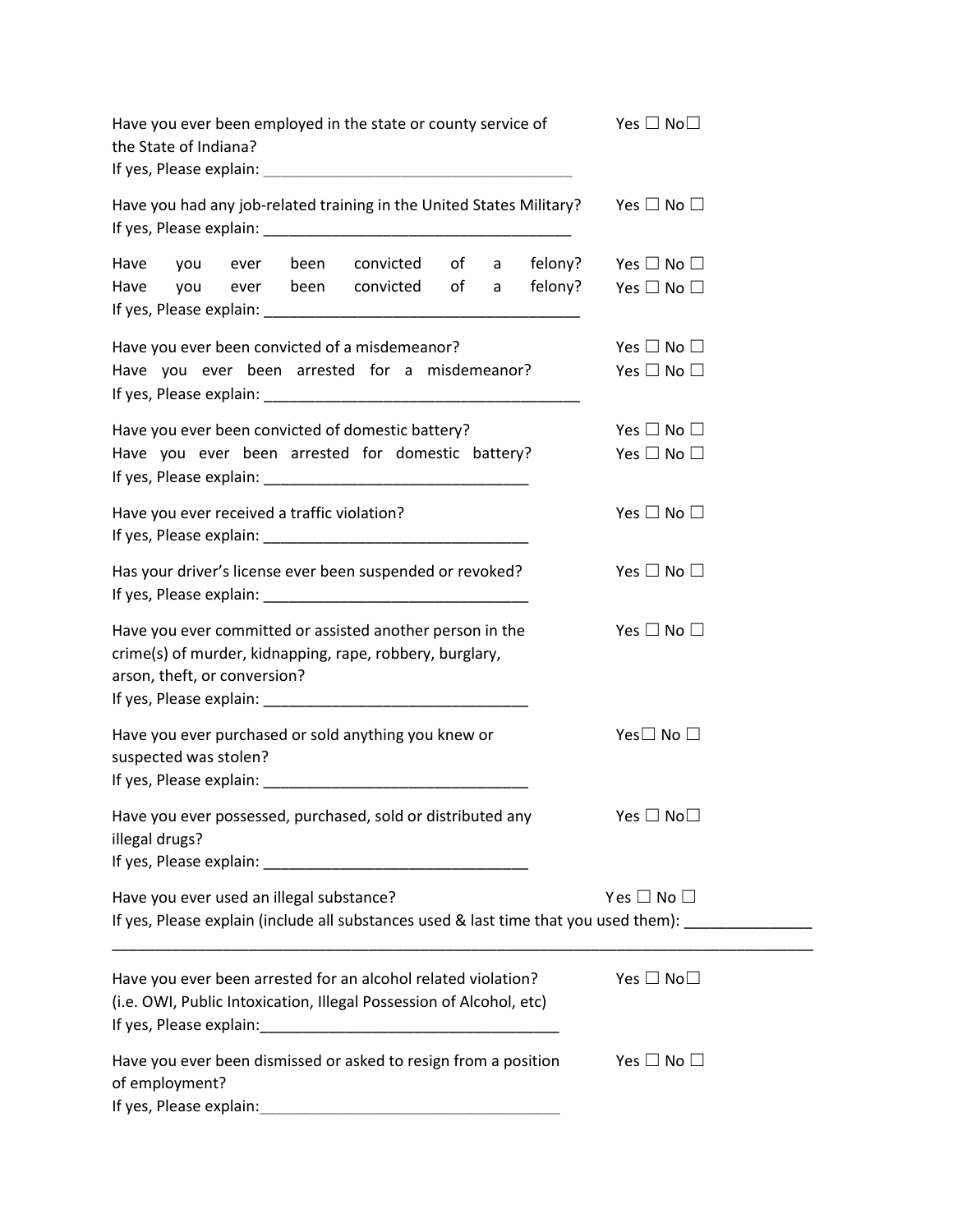I have answered all of the above questions fully and truthfully. I understand that any misrepresentation or omission of requested information could eliminate me from consideration as an applicant with the Greendale Police Department. If any of the information changes, I understand that I am responsible for promptly updating that information in writing.

Signed:\_\_\_\_\_\_\_\_\_\_\_\_\_\_\_\_\_\_\_\_\_\_\_\_\_ Date:\_\_\_\_\_\_\_\_\_\_\_\_\_\_\_\_\_\_

Printed:\_\_\_\_\_\_\_\_\_\_\_\_\_\_\_\_\_\_\_\_\_\_\_\_\_

### *Section V: References*

Please give the name, address, and telephone number of three references not related to you who would know of your skills for this position.

| Reference #1                                    |  |
|-------------------------------------------------|--|
|                                                 |  |
|                                                 |  |
|                                                 |  |
|                                                 |  |
| Reference #2                                    |  |
|                                                 |  |
|                                                 |  |
| Telephone #: New York Products and Telephone #: |  |
|                                                 |  |
| Reference #3                                    |  |
| Name:                                           |  |

Address: \_\_\_\_\_\_\_\_\_\_\_\_\_\_\_\_\_\_\_\_\_\_\_\_\_\_\_\_\_\_\_\_\_ Telephone #: \_\_\_\_\_\_\_\_\_\_\_\_\_\_\_\_\_\_\_\_\_\_\_\_\_\_\_\_\_

I hereby authorize that the information provided by me in this application for employment is true, correct, and complete to the best of my knowledge. I understand that, if employed, any misstatement or omission of fact on the application shall be considered cause for dismissal.

I authorize the Greendale Police Department to obtain information through contacts with my former employers and references listed above.

| Signature: | Date: |  |
|------------|-------|--|
|            |       |  |

Printed: \_\_\_\_\_\_\_\_\_\_\_\_\_\_\_\_\_\_\_\_\_\_\_\_\_\_\_\_\_\_